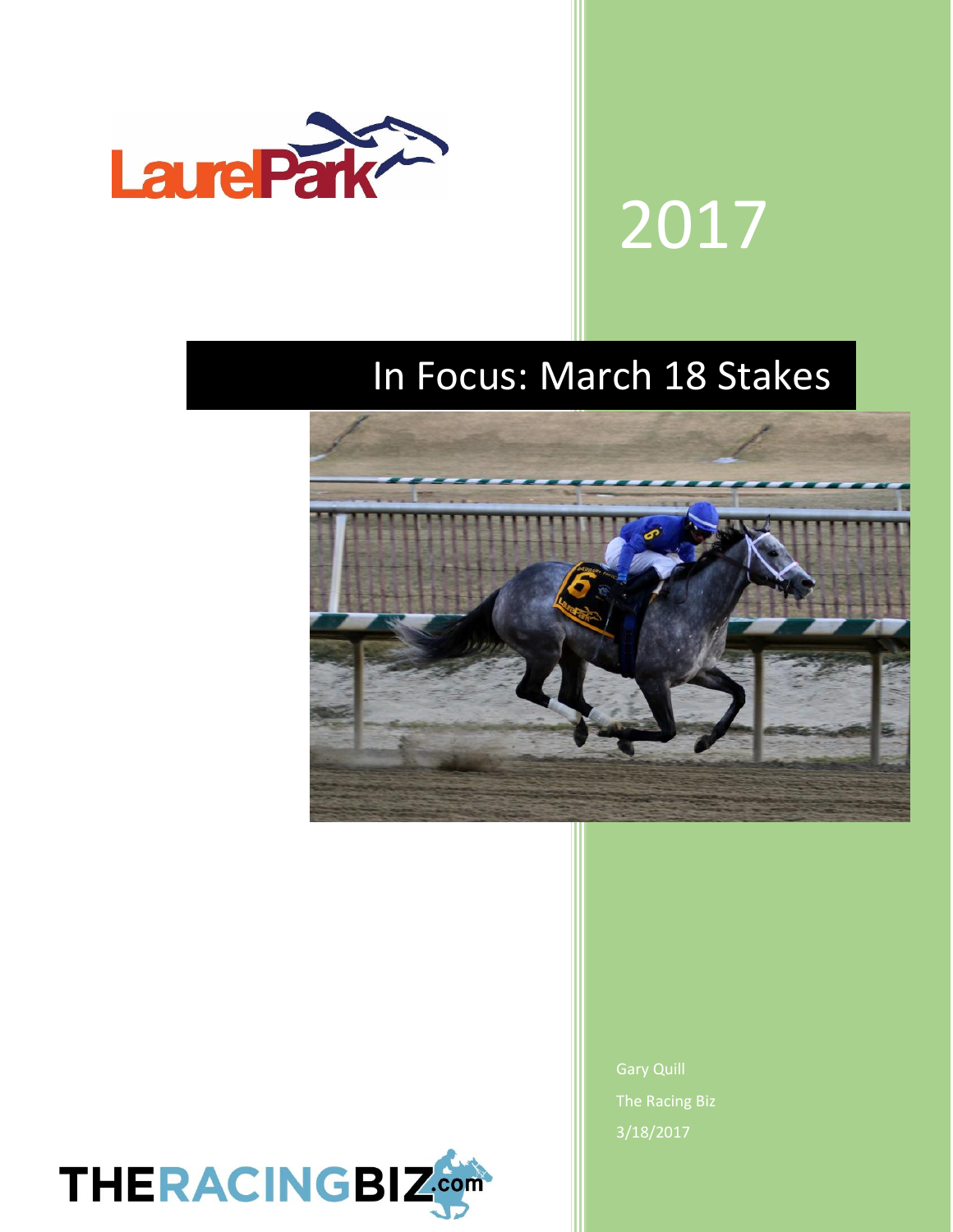#### **Conniver Stakes**

**RACE PARTICULARS:** Race 7 (4:10pm EDT), \$75,000 guaranteed purse for Marylandbred/sired fillies and mares 4yo and up, 7 furlongs (dirt).  $49<sup>th</sup>$  running.

**LAST YEAR** Candida H. won by 2 ½ lengths in 1:24.05.



1*2016 Conniver winner Candida H. Photo by Jim McCue, Maryland Jockey Club.*

#### The Picks

- 1. **#5 – Bawlmer Hon** (9-5): *Prefers two-turn affairs as she's competed in open stakes company in her last two efforts, showing early speed then holding on to be bridesmaid in the MD Racing Media stakes; don't be fooled by her 0 for 1 at this distance as she stumbled badly losing any chance at the start when 2-1 favorite*
- 2. **#7 If I Was a Boy** (5-1): *At first look appears to be overmatched as she finally beat winners (AlwN1X) in her ninth try while earning career best 90 Brisnet#; steps out of her comfort zone (6 furlongs) as she gave up the lead in late in her latest of 2 lifetime tries traveling 7 panels*
- 3. **#4 – Next Best Thing** (2-1): *12-time winner from 54 starts making stops at Lrl, Pen, Prx and Del for trainer Claudio Gonzalez; cuts back from one-mile victory v. tough AOCn1x group when in for \$20k tag*
- *4.* **#2 – Holiday Blues** (15-1): *Badly beaten favorite in latest outing v. AlwN1X and still eligible for N3L events, will need to find her form from late last year when in her last four races of '16 was just a nose and a head away from four straight wins; trainer Robin Graham capable of righting this ship*

## The Rest of the Field

**#1 – Clem Gem** (30-1): *Hard to recommend as she's yet to hit the board in 2017 after 3 starts; in latest offered no energy finishing 8+ lengths behind (#7) If I Was a Boy…* **#3** – **One Proud Gal**  (6-1): *Been on a downward spiral since trainer Michael Trombetta claim from J. Ness last June; showed nothing in first race at Pen after 9 month layoff, which was latest race…* **#6 – Great Illusion** (10-1): *Prx shipper for trainer Mario Serey after playing "Claiming Ping-Pong" with Tom Iannotti 4 times at the \$5k - \$7500 range; latest was a clunker when 3-1 in PA-bred AlwN1X; was runner-up going 7 furlongs in '16 MD Million Distaff Starter, her lone Lrl outing…* **#8 – Scip's Sonata** (15-1): *Would benefit from an off track (9:3-1-1) and should relish stretching out from latest 5½ furlong effort when 4th as the runner-up returned to win (\$15.80) a tough OC\$25kn2x last week*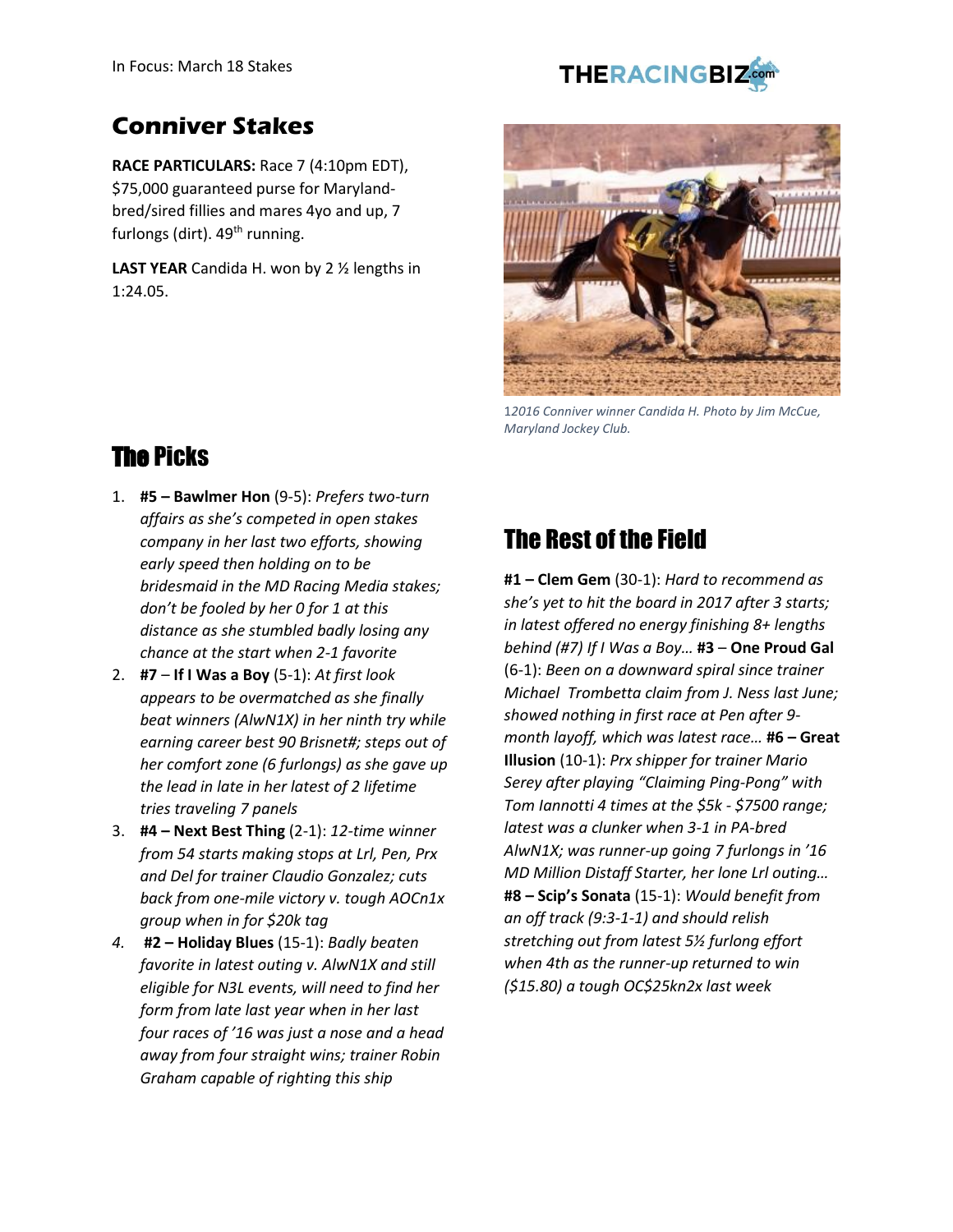#### **Not for Love Stakes**

**RACE PARTICULARS:** Race 8 (4:40pm EDT), \$75,000 guaranteed purse for Marylandbred/sired 4yo and up, 6 furlongs (dirt). 1st running.

**LAST YEAR** Run as the Ben's Cat Stakes, it was won by Sonny Inspired by a length in 1:11.23.

#### The Picks

- 1. **#4 – Laki** (6-1): *Lightly raced 4-year-old gelding is riding a three-race win streak; only career loss came in debut on turf and without Lasix; is the speed of the speed and will likely play "Catch me if You Can" with H. Karamanos in the irons; from his latest win, the SHOW finisher (Joy Drive) came back Mar. 10 to dust a nice OC\$20kn1x field*
- 2. **#5 Sonny Inspired** (5-2): *Won this event last year when it was prematurely named the Ben's Cat Stakes; G3-placed runner has the class to repeat, having run in more stakes than his competition here combined; won last outing, his 7th but first away from Lrl, a \$30k Handicap at CT which amounted to a paid evening workout; has been equally successful on all kind of surfaces*
- 3. **#3 – Stolen Love** (7-2): *Would be appropriate for this 10-time winner to take the race named for his sire; 7-year-old gelding goes for the natural Hat Trick and first ever stakes victory; concern is how long he can maintain his current form, which is the best of his career; winless on an off track (11:0-4-3) -- in case Mother Nature delivers some precipitation*
- 4. **#2 – Jrock** (6-1): *Been facing N3X while majority of rivals in here have recently completed N1X condition; will need some pace help to be heard from in deep stretch; got SHOW purse in latest behind the classy Cocked and Loaded*



*2Sonny Inspired won last year's Ben's Cat Stakes. Photo by Laurie Asseo.*

## The Rest of the Field

**#1** – **Blu Moon Ace** (9-2): *Supplemented after being claimed from a winning effort in OC\$25kn2x just 6 days ago; has been competitive against Struth (#6) and Jrock (#2) but quick turn-around might be asking a lot…* **#6 – Struth** (8-1): *Either runs big or doesn't show up (12:4-4-0); won open \$25k Claimer in most recent start but competition was suspect; pair of bullet works; candidate to put early pressure on Laki…* **#7 – Nicardalic Rocks** (12-1): *Best win of career came in '16 MD Million Sprint against 5 foes; has been runner-up in 3 of 5 efforts since, behind Laki (#4) in latest but ahead of a sharp next out winner; stalking style requires pace help…* **#8 – Jeezum Jim** (10-1): *Cross entered in the 1 1/8 mile Harrison Johnson (R11) which may be his preference since career turned around when stretched out to two turns; was a tiring 5th v. AlwN1X in only start at this 6 furlongs distance*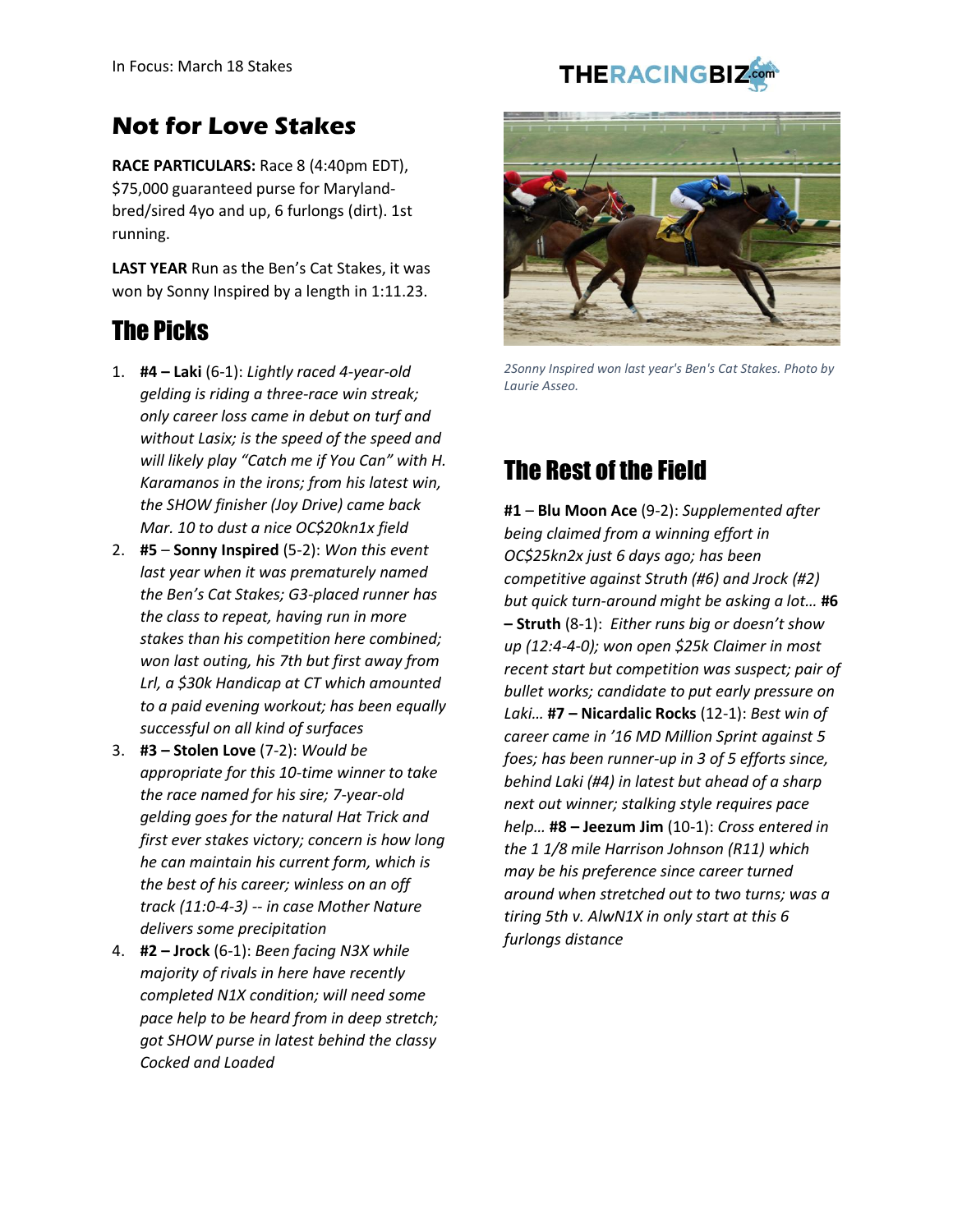#### **Private Terms Stakes**

**RACE PARTICULARS:** Race 9 (5:10pm EDT), \$100,000 guaranteed purse for 3yo, About 1  $1/16$  miles,  $28<sup>th</sup>$  running.

**LAST YEAR** Abiding Star won by 1 ½ lengths in 1:46.61. He later finished  $11<sup>th</sup>$  in the Grade 1 Preakness.

#### The Picks

- *1.* **#6 – O Dionysus** (9-5): *The sky's the limit for this MD-bred Bodemeister colt… well, maybe the skies over Maryland as he easily disposed of 7 rivals in the Miracle Wood stakes here last month and is on the fast track (no pun intended) to take all three MD Preakness preps; is built for two-turns and should shine here; had horrific trip two back in loss to High Roller (#2); next stop the Federico Tesio*
- *2.* #**5 Hashtag Alex** (4-1): *This gelded son of Afleet Alex must be showing trainer John Servis signs of being special; he broke maiden in third career start -- against winners -- earning a gaudy 93 Brisnet#, avenging a nose loss in previous outing to J.J.'s Candy…*
- *3.* **#3 No More Talk** (10-1): *May surprise if he continues to progress in third start with Lasix after two one mile contests; has the look of a two-turn runner so this event is where he can show it*
- *4.* **#1 Twisted Tom** (3-1): *When trainer Chad Brown ships to Lrl, it's because his runner has a chance (3:1-1-1); this NY-bred, twotime winner gets blinkers for second time after prevailing in state bred OC\$75kn1x but no NY jock cared to sacrifice their day of races at Aqu to come ride*



3*Abiding Star won the '16 Private Terms. Photo by Laurie Asseo.*

#### The Rest of the Field

**#2** – **High Roller** (5-1): *May be distance challenged has he was impressive winner in the Frank Whiteley stakes when stretched out to 7 furlongs but failed to hit the board for first time in his 5-race career weakening to 4th along a dead rail going one mile in the Miracle Wood last out; like the 7 furlong work though…* **#4** – **Dharmaster** (8-1): *Broke maiden in latest, his 4th career outing when equipped with blinkers; runner-up and third place finisher didn't do so well in their next try so stepping up to this level might be wishful thinking on the connections part as was nominating him to the Triple Crown series…* **#7** – **Greek Prince** (15-1): *This Tapizar gelding has made amazing progress in his young career; from a "no factor" 8th in debut when offered for \$25k less than 5 months ago to earning back-to-back victories, all the while improving his speed figures and stretching out in each start; would need to take another huge step forward here to pull off the upset*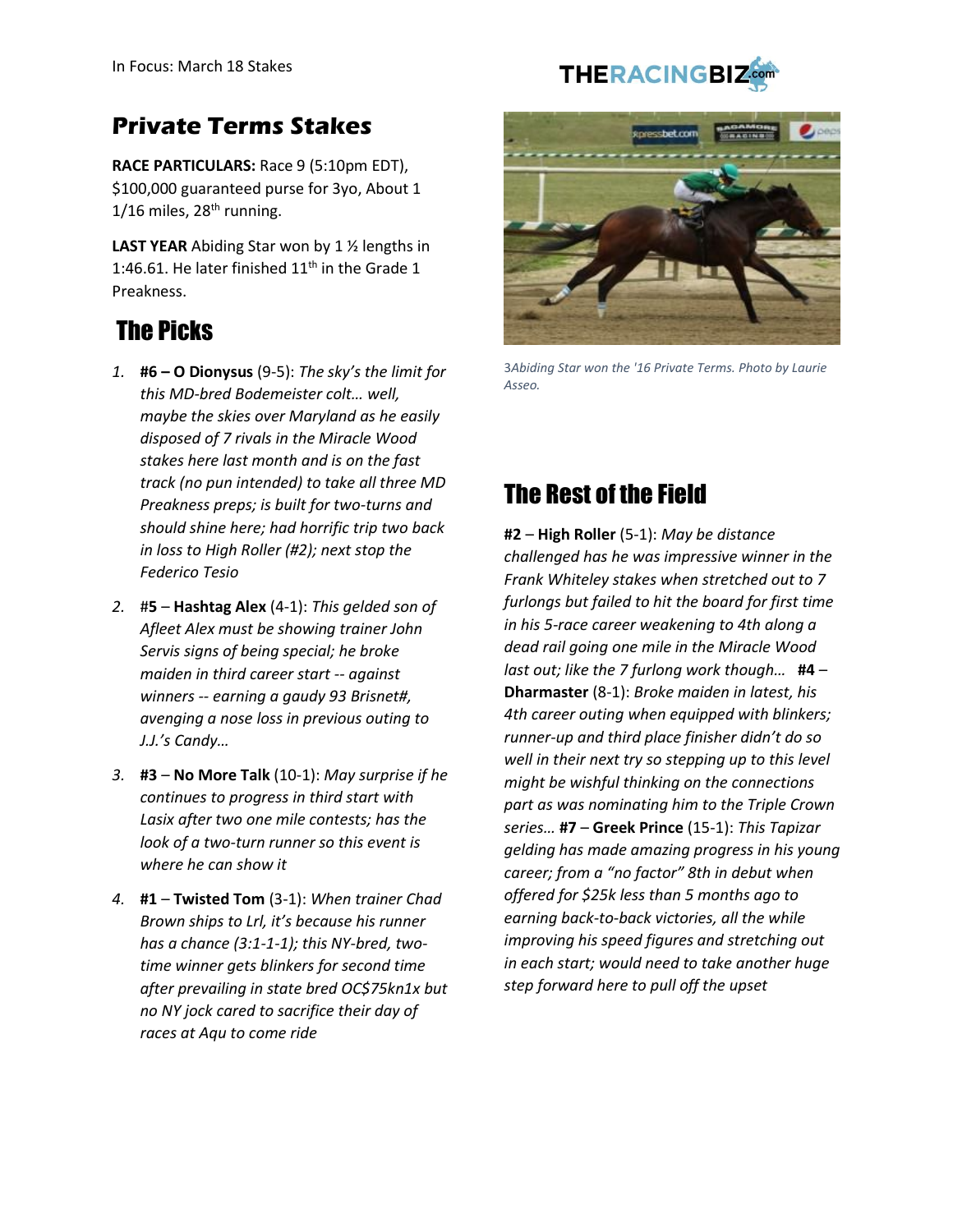#### **Caesar's Wish Stakes**

**RACE PARTICULARS:** Race 10 (5:40pm EDT), \$100,000 guaranteed purse for 3yo fillies, 1 mile (dirt). 29<sup>th</sup> running.

**LAST YEAR** Sophia's Song won by 4 lengths 1:38.40. It was jockey Victor Carrasco's third straight win in the event.

#### The Picks

- 1. **#2 – Aspen Hilltop** (12-1): *There were high expectations for this \$350k yearling purchase after successful debut at Sar last August when she unleashed furious late kick; on the shelf until Jan. to prep for G2 event at GP which was disastrous as she stumbled over a fallen foe on backstretch, managed to stay on her feet but jock saved her for another day*
- 2. **#8 – Jenda's Agenda** (7-5): *Trainer Larry Jones isn't shipping this undefeated daughter of Proud Citizen north from New Orleans (FG) because he has a craving for MD crabcakes; has never seen the back end of a rival at a call in two-front-running wins, but might get cooked as plenty in here will provide a pressured pace*
- 3. **#4 – Super Star** (9-2): *Rebounded nicely in most recent efforts (a win & runner-up twice) in a trio of minor stakes at Lrl after trailing throughout in G1 Frizette last Oct. going one mile; gives that distance a second try here; encouraging that T. McCarthy stays aboard*
- *4.* **#1 – Sine Wave** (15-1): *Prx shipper puts perfect 2-for-2 record on the line while stretching out another furlong; broke maiden at Lrl going 6 furlongs then returned home to romp by 7+ length in first level allowance after adventurous start; could be benefactor of pace meltdown*



*42016 Caesar's Wish winner Sophia's Song. Photo by Laurie Asseo.*

#### The Rest of the Field

**#3 – Tickled Pink** (8-1): *Takes a giant leap from debut win to stakes; \$250k Kee Sept. yearling purchase had it too easy v. just 4 foes as 1-1 favorite as slow early fractions enabled her to accelerate late; won't get that type of trip in here…* **#5 – Shacklefords Lady** (6-1) *Another who boasts a 2-for-2 record seeks stiffer competition than what she has faced at Pen in two sprints; she too has yet to see the back end of another runner so something has to give in here; similar improvement from her first to second race would render a 106 Brisnet#…*  **#6 – Crabcakes** (5-1): *Her perfect record ended when a nice filly from NY (China Grove) caught her in deep stretch; not so sure this MD-bred daughter of Great Notion wants more distance unless trainer Bernie Houghton has gotten her to rate; 6f work a good move...* 

**#7 – Forever Liesl** (10-1): *NY shipper for trainer Michelle Nevin has already made the trip down I-95 twice… on Dec. 31, '16 to break maiden in second start traveling one mile then SHOWed in stakes debut behind China Grove and Crabcakes (#6 in here); any move forward puts her in the mix*